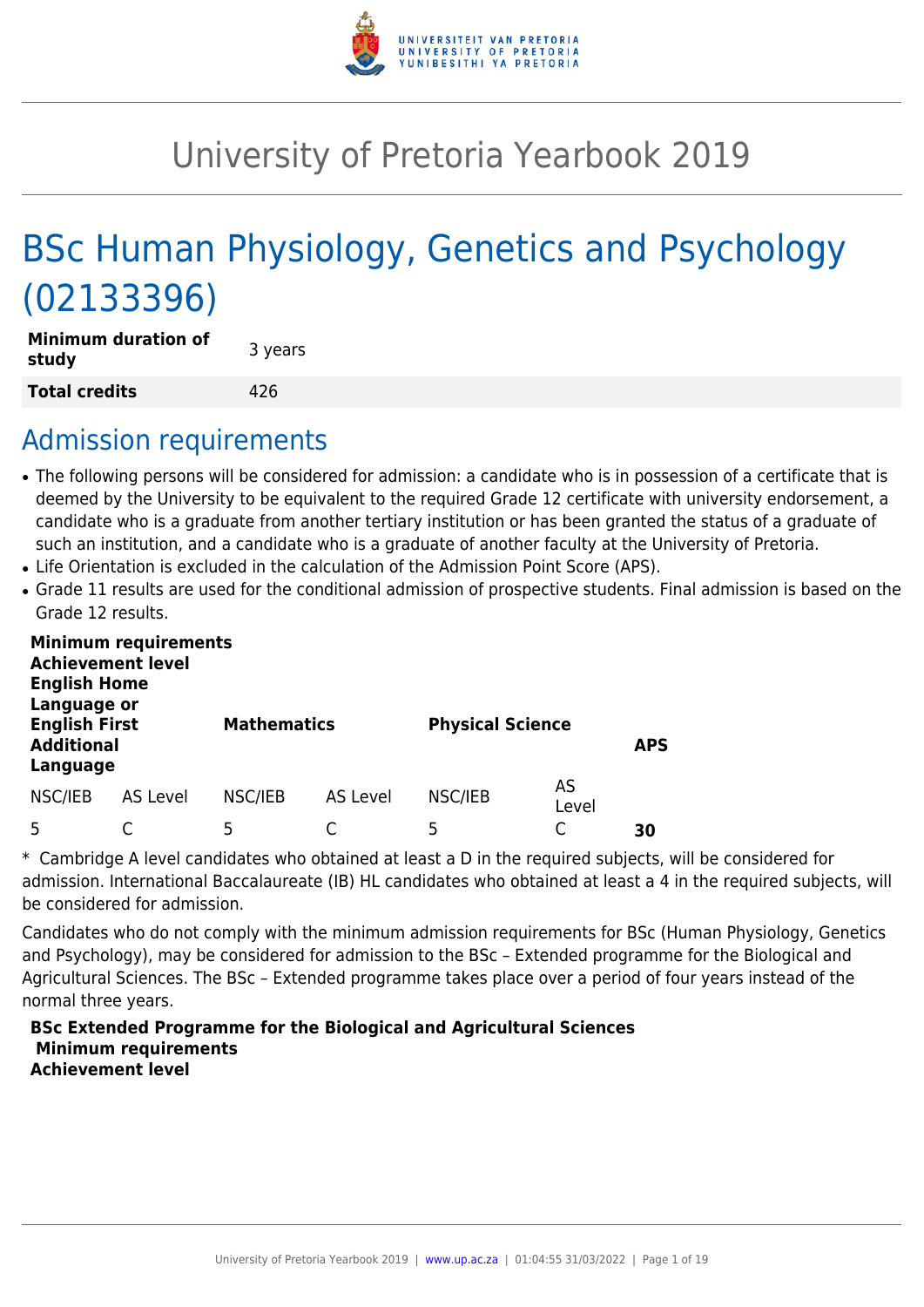

| <b>English Home</b><br>Language or<br><b>English First</b><br><b>Additional</b><br>Language |          | <b>Mathematics</b> |          | <b>Physical Science</b> |             | <b>APS</b> |
|---------------------------------------------------------------------------------------------|----------|--------------------|----------|-------------------------|-------------|------------|
| NSC/IEB                                                                                     | AS Level | NSC/IEB            | AS Level | NSC/IEB                 | AS<br>Level |            |
| 4                                                                                           |          | 4                  |          | 4                       | D           | 24         |

Other programme-specific information

A student must pass all the minimum prescribed and elective module credits as set out at the end of each year within a programme as well as the total required credits to comply with the particular degree programme. Please refer to the curricula of the respective programmes. At least 144 credits must be obtained at 300-/400-level, or otherwise as indicated by curriculum. The minimum module credits needed to comply with degree requirements is set out at the end of each study programme. Subject to the programmes as indicated a maximum of 150 credits will be recognised at 100-level. A student may, in consultation with the relevant head of department and subject to the permission by the Dean, select or replace prescribed module credits not indicated in BSc threeyear study programmes to the equivalent of a maximum of 36 module credits.

It is important that the total number of prescribed module credits is completed during the course of the study programme. The Dean may, on the recommendation of the relevant head of department, approve deviations in this regard. Subject to the programmes as indicated in the respective curricula, a student may not register for more than 75 module credits per semester at first-year level subject to permission by the Dean. A student may be permitted to register for up to 80 module credits in a the first semester during the first year provided that he or she obtained a final mark of no less than 70% for grade 12 Mathematics and achieved an APS of 34 or more in the NSC.

Students who are already in possession of a bachelor's degree, will not receive credit for modules of which the content overlap with modules from the degree that was already conferred. Credits will not be considered for more than half the credits passed previously for an uncompleted degree. No credits at the final-year or 300- and 400-level will be granted.

The Dean may, on the recommendation of the programme manager, approve deviations with regard to the composition of the study programme.

Please note: Where elective modules are not specified, these may be chosen from any modules appearing in the list of modules.

It remains the student's responsibility to acertain, prior to registration, whether they comply with the prerequisites of the modules they want to register for.

The prerequisites are listed in the Alphabetical list of modules.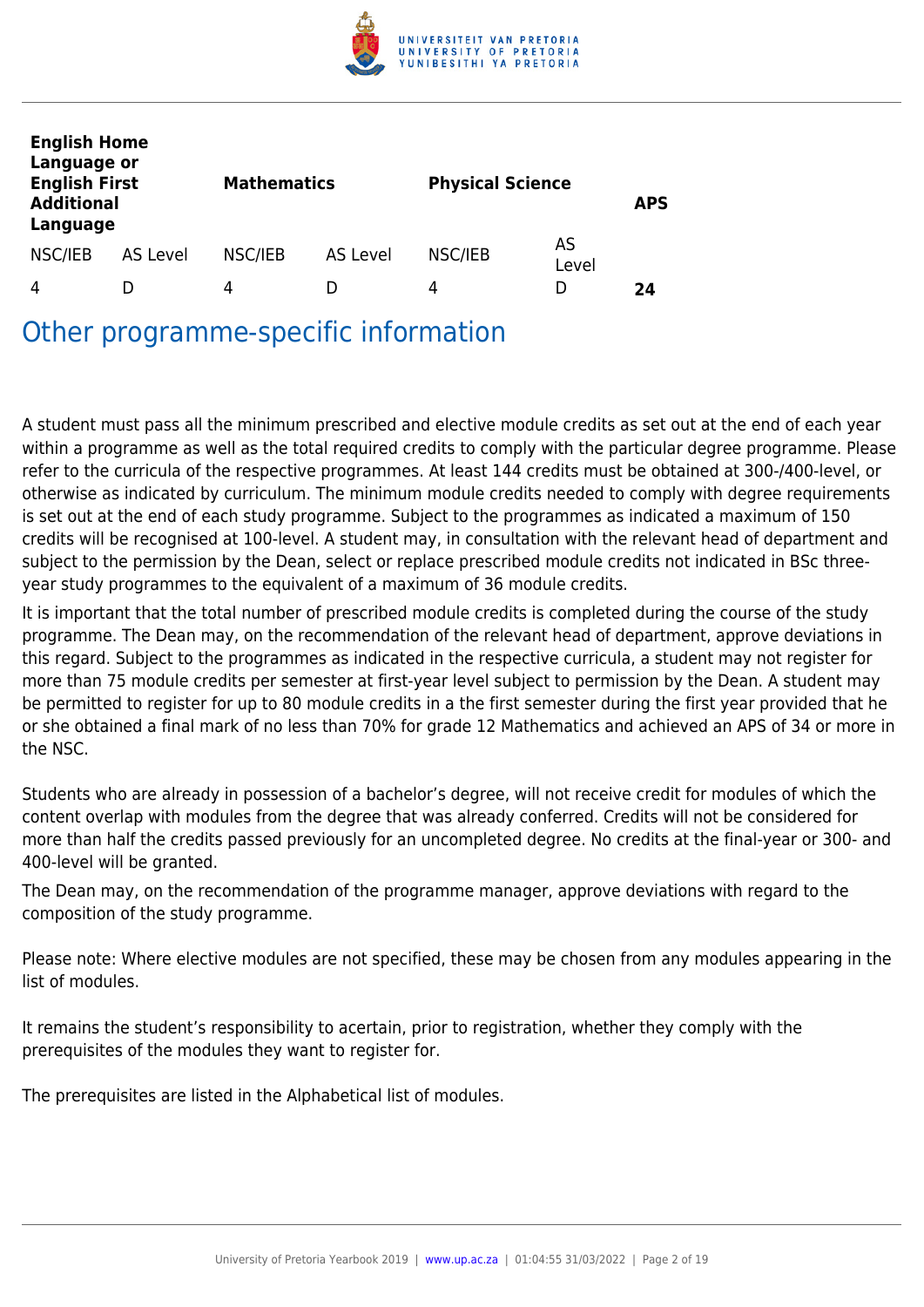

# Promotion to next study year

A student will be promoted to the following year of study if he or she passed 100 credits of the prescribed credits for a year of study, unless the Dean on the recommendation of the relevant head of department decides otherwise. A student who does not comply with the requirements for promotion to the following year of study, retains the credit for the modules already passed and may be admitted by the Dean, on recommendation of the relevant head of department, to modules of the following year of study to a maximum of 48 credits, provided that it will fit in with both the lecture and examination timetable.

## **General promotion requirements in the faculty**

All students whose academic progress is not acceptable can be suspended from further studies.

- A student who is excluded from further studies in terms of the stipulations of the abovementioned regulations, will be notified in writing by the Dean or Admissions Committee at the end of the relevant semester.
- A student who has been excluded from further studies may apply in writing to the Admissions Committee of the Faculty of Natural and Agricultural Sciences for re-admission.
- Should the student be re-admitted by the Admissions Committee, strict conditions will be set which the student must comply with in order to proceed with his/her studies.
- Should the student not be re-admitted to further studies by the Admissions Committee, he/she will be informed in writing.
- Students who are not re-admitted by the Admissions Committee have the right to appeal to the Senior Appeals Committee.
- Any decision taken by the Senior Appeals Committee is final.

# Pass with distinction

A student obtains his or her degree with distinction if all prescribed modules at 300-level (or higher) are passed in one academic year with a weighted average of at least 75%, and obtain at least a subminimum of 65% in each of the relevant modules.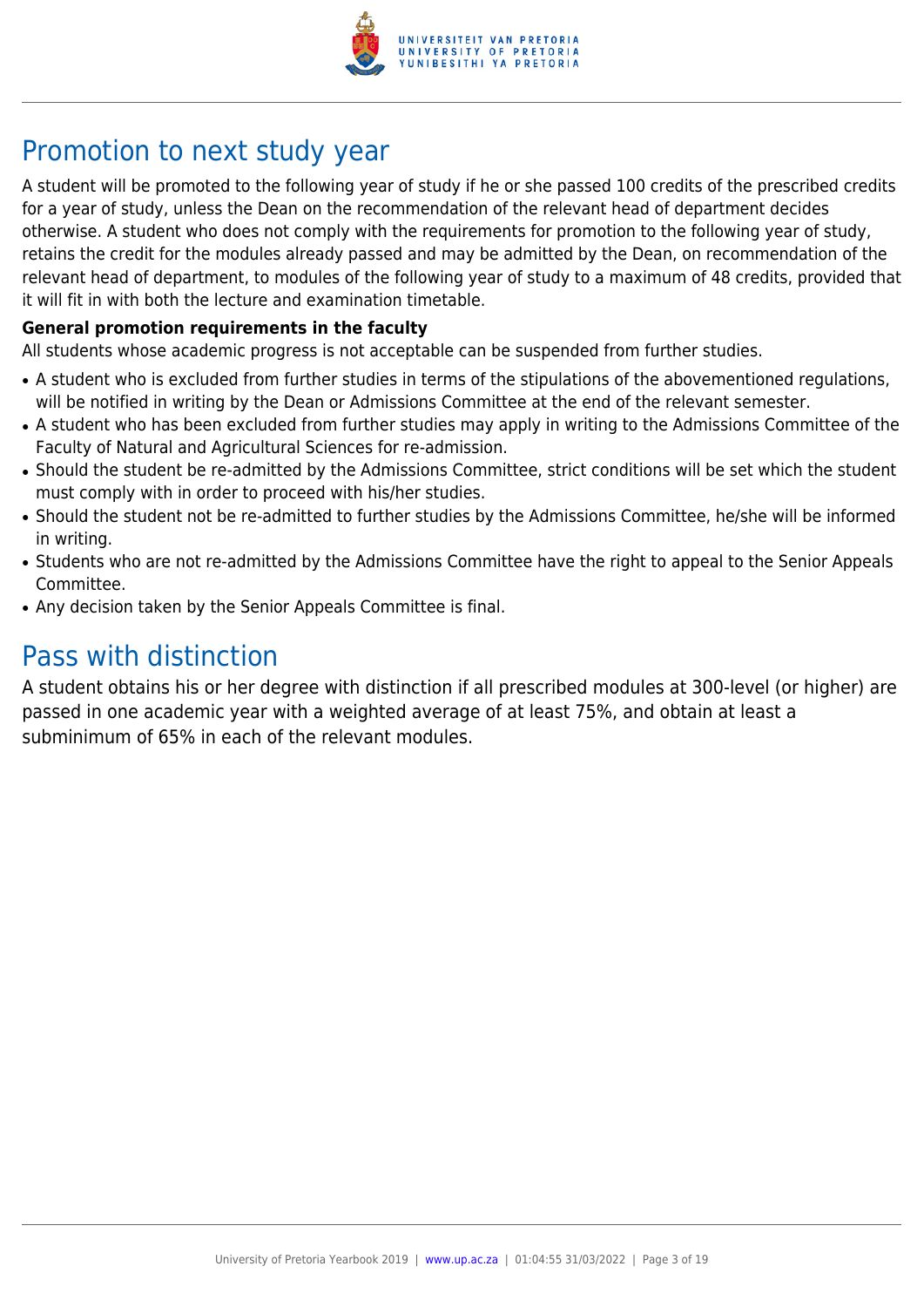

# Curriculum: Year 1

# **Minimum credits: 140**

# **Minimum credits: 140**

Fundamental  $= 12$  $Core = 128$ 

# **Additional information:**

Students who do not qualify for AIM 102 must register for AIM 111 and AIM 121.

Students intend applying for **MBChB**, or **BChD** selection, have to enrol for FIL 155(6), MGW 112(6) and MTL 180(12) with the understanding that:

• they defer doing WTW 134 in the first semester, however, should they not be selected and want to continue with a BSc programme, WTW 165 must be taken in the **second** semester of the first year.

• Students intending to apply for the **BVSc** selection have to enrol for MTL 180(12)

**Please note:** ANA modules can **only** be taken by BSc (Medical Science) students.

# **Fundamental modules**

# **Academic information management 102 (AIM 102)**

| <b>Module credits</b>         | 6.00                                                                                                                                                                                                                                                                                                 |
|-------------------------------|------------------------------------------------------------------------------------------------------------------------------------------------------------------------------------------------------------------------------------------------------------------------------------------------------|
| <b>Service modules</b>        | <b>Faculty of Education</b><br><b>Faculty of Economic and Management Sciences</b><br><b>Faculty of Humanities</b><br>Faculty of Law<br><b>Faculty of Health Sciences</b><br>Faculty of Natural and Agricultural Sciences<br>Faculty of Theology and Religion<br><b>Faculty of Veterinary Science</b> |
| <b>Prerequisites</b>          | No prerequisites.                                                                                                                                                                                                                                                                                    |
| <b>Contact time</b>           | 2 lectures per week                                                                                                                                                                                                                                                                                  |
| <b>Language of tuition</b>    | Module is presented in English                                                                                                                                                                                                                                                                       |
| <b>Department</b>             | <b>Information Science</b>                                                                                                                                                                                                                                                                           |
| <b>Period of presentation</b> | Semester 2                                                                                                                                                                                                                                                                                           |

## **Module content**

Find, evaluate, process, manage and present information resources for academic purposes using appropriate technology. Apply effective search strategies in different technological environments. Demonstrate the ethical and fair use of information resources. Integrate 21st-century communications into the management of academic information.

# **Academic information management 111 (AIM 111)**

**Module credits** 4.00

| <b>Module credits</b> |  |  |
|-----------------------|--|--|
|-----------------------|--|--|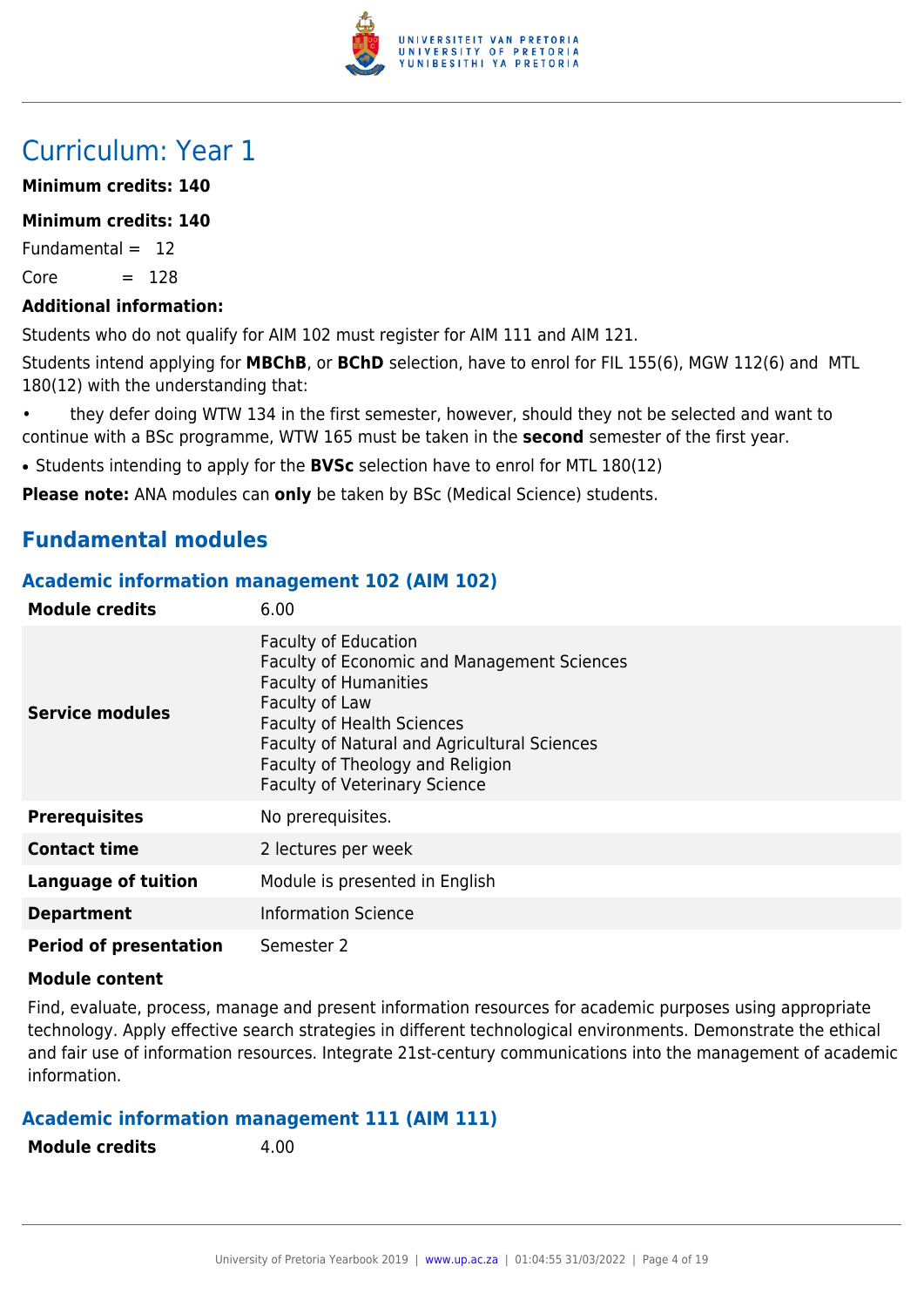

| <b>Service modules</b>        | Faculty of Engineering, Built Environment and Information Technology<br><b>Faculty of Education</b><br><b>Faculty of Economic and Management Sciences</b><br><b>Faculty of Humanities</b><br>Faculty of Law<br><b>Faculty of Health Sciences</b><br>Faculty of Natural and Agricultural Sciences<br>Faculty of Theology and Religion |
|-------------------------------|--------------------------------------------------------------------------------------------------------------------------------------------------------------------------------------------------------------------------------------------------------------------------------------------------------------------------------------|
| <b>Prerequisites</b>          | No prerequisites.                                                                                                                                                                                                                                                                                                                    |
| <b>Contact time</b>           | 2 lectures per week                                                                                                                                                                                                                                                                                                                  |
| <b>Language of tuition</b>    | Module is presented in English                                                                                                                                                                                                                                                                                                       |
| <b>Department</b>             | <b>Information Science</b>                                                                                                                                                                                                                                                                                                           |
| <b>Period of presentation</b> | Semester 1                                                                                                                                                                                                                                                                                                                           |

Find, evaluate, process, manage and present information resources for academic purposes using appropriate technology.

# **Academic information management 121 (AIM 121)**

| <b>Module credits</b>         | 4.00                                                                                                                                                                                                                                                                                                                                                                  |
|-------------------------------|-----------------------------------------------------------------------------------------------------------------------------------------------------------------------------------------------------------------------------------------------------------------------------------------------------------------------------------------------------------------------|
| Service modules               | Faculty of Engineering, Built Environment and Information Technology<br><b>Faculty of Education</b><br>Faculty of Economic and Management Sciences<br><b>Faculty of Humanities</b><br>Faculty of Law<br><b>Faculty of Health Sciences</b><br>Faculty of Natural and Agricultural Sciences<br>Faculty of Theology and Religion<br><b>Faculty of Veterinary Science</b> |
| <b>Prerequisites</b>          | No prerequisites.                                                                                                                                                                                                                                                                                                                                                     |
| <b>Contact time</b>           | 2 lectures per week                                                                                                                                                                                                                                                                                                                                                   |
| <b>Language of tuition</b>    | Module is presented in English                                                                                                                                                                                                                                                                                                                                        |
| <b>Department</b>             | <b>Informatics</b>                                                                                                                                                                                                                                                                                                                                                    |
| <b>Period of presentation</b> | Semester 2                                                                                                                                                                                                                                                                                                                                                            |

#### **Module content**

Apply effective search strategies in different technological environments. Demonstrate the ethical and fair use of information resources. Integrate 21st-century communications into the management of academic information.

# **Language and study skills 110 (LST 110)**

| Module credits         | 6.00                                                                                        |
|------------------------|---------------------------------------------------------------------------------------------|
| <b>Service modules</b> | <b>Faculty of Natural and Agricultural Sciences</b><br><b>Faculty of Veterinary Science</b> |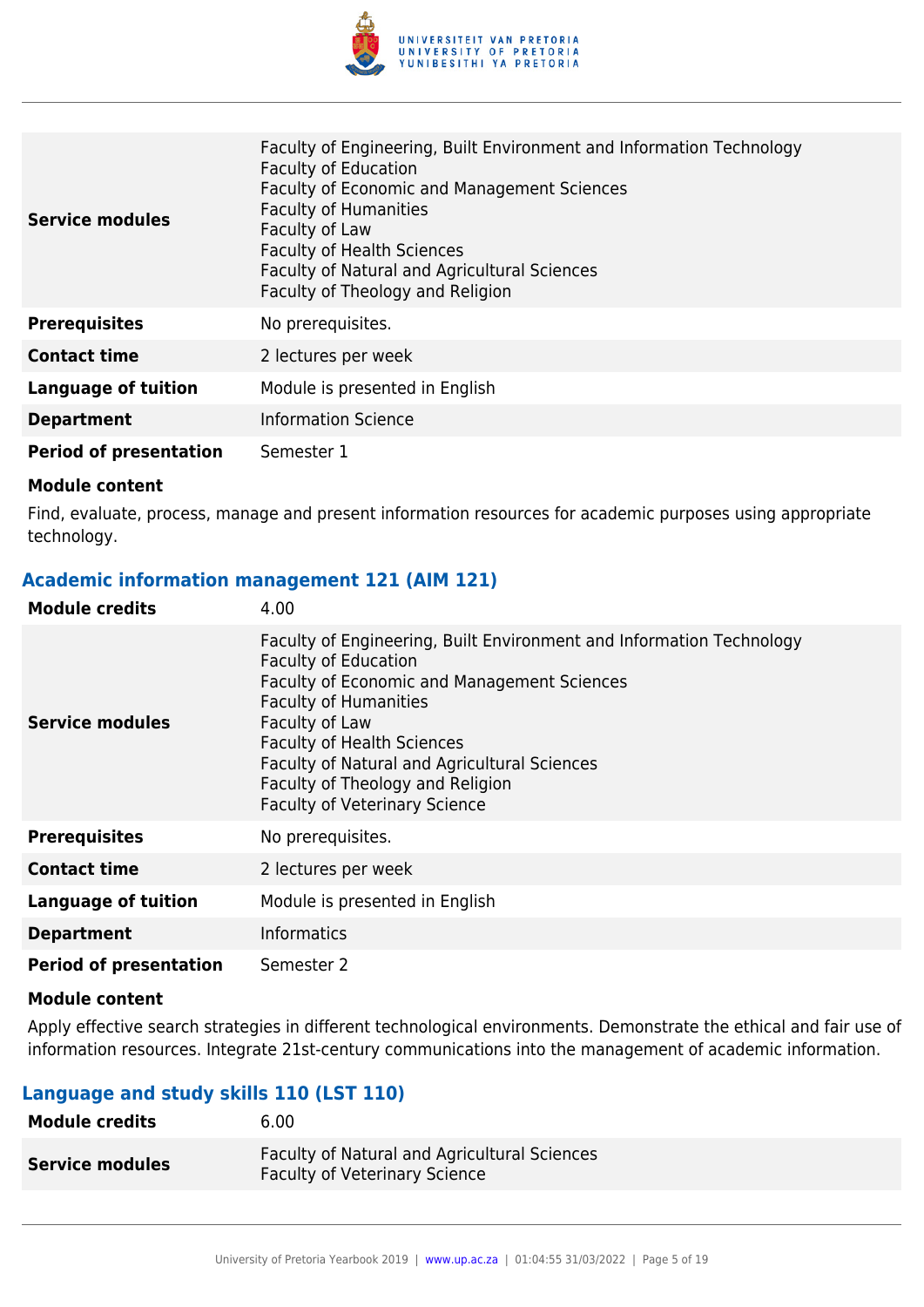

| <b>Prerequisites</b>          | No prerequisites.              |
|-------------------------------|--------------------------------|
| <b>Contact time</b>           | 2 lectures per week            |
| <b>Language of tuition</b>    | Module is presented in English |
| <b>Department</b>             | Unit for Academic Literacy     |
| <b>Period of presentation</b> | Semester 1                     |

The module aims to equip students with the ability to cope with the reading and writing demands of scientific disciplines.

# **Academic orientation 102 (UPO 102)**

| <b>Module credits</b>         | 0.00                                           |
|-------------------------------|------------------------------------------------|
| Language of tuition           | Module is presented in English                 |
| <b>Department</b>             | Natural and Agricultural Sciences Deans Office |
| <b>Period of presentation</b> | Year                                           |

# **Core modules**

#### **Biometry 120 (BME 120)**

| <b>Module credits</b>         | 16.00                                                                                                                                                        |
|-------------------------------|--------------------------------------------------------------------------------------------------------------------------------------------------------------|
| Service modules               | Faculty of Engineering, Built Environment and Information Technology<br>Faculty of Natural and Agricultural Sciences<br><b>Faculty of Veterinary Science</b> |
| <b>Prerequisites</b>          | At least 4 (50-59%) in Mathematics in the Grade 12 examination, or at least 50%<br>in both Statistics 113, 123                                               |
| <b>Contact time</b>           | 1 practical per week, 4 lectures per week                                                                                                                    |
| <b>Language of tuition</b>    | Module is presented in English                                                                                                                               |
| <b>Department</b>             | <b>Statistics</b>                                                                                                                                            |
| <b>Period of presentation</b> | Semester 2                                                                                                                                                   |

#### **Module content**

Simple statistical analysis: Data collection and analysis: Samples, tabulation, graphical representation, describing location, spread and skewness. Introductory probability and distribution theory. Sampling distributions and the central limit theorem. Statistical inference: Basic principles, estimation and testing in the one- and two-sample cases (parametric and non-parametric). Introduction to experimental design. One- and twoway designs, randomised blocks. Multiple statistical analysis: Bivariate data sets: Curve fitting (linear and non-linear), growth curves. Statistical inference in the simple regression case. Categorical analysis: Testing goodness of fit and contingency tables. Multiple regression and correlation: Fitting and testing of models. Residual analysis. Computer literacy: Use of computer packages in data analysis and report writing.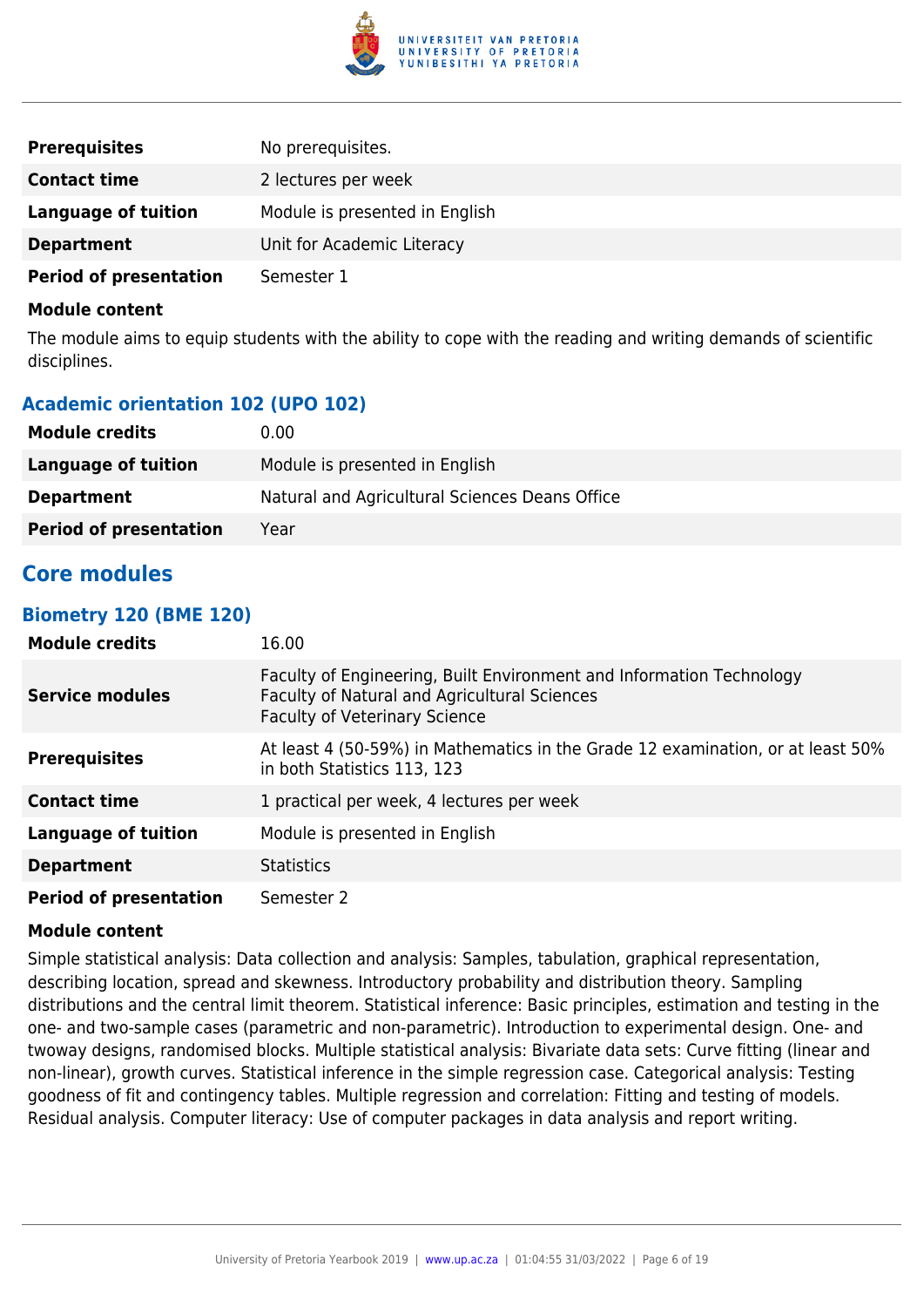

# **General chemistry 117 (CMY 117)**

| <b>Module credits</b>         | 16.00                                                                                                                                                                            |
|-------------------------------|----------------------------------------------------------------------------------------------------------------------------------------------------------------------------------|
| <b>Service modules</b>        | Faculty of Engineering, Built Environment and Information Technology<br><b>Faculty of Education</b><br><b>Faculty of Health Sciences</b><br><b>Faculty of Veterinary Science</b> |
| <b>Prerequisites</b>          | A candidate must have Mathematics for at least 60% and 60% for Physical<br>Sciences.                                                                                             |
| <b>Contact time</b>           | 1 practical per week, 4 lectures per week                                                                                                                                        |
| <b>Language of tuition</b>    | Module is presented in English                                                                                                                                                   |
| <b>Department</b>             | Chemistry                                                                                                                                                                        |
| <b>Period of presentation</b> | Semester 1                                                                                                                                                                       |

#### **Module content**

General introduction to inorganic, analytical and physical chemistry. Atomic structure and periodicity. Molecular structure and chemical bonding using the VSEOR model. Nomenclature of inorganic ions and compounds. Classification of reactions: precipitation, acid-base, redox reactions and gas-forming reactions. Mole concept and stoichiometric calculations concerning chemical formulas and chemical reactions. Principles of reactivity: energy and chemical reactions. Physical behaviour gases, liquids, solids and solutions and the role of intermolecular forces. Rate of reactions: Introduction to chemical kinetics.

# **General chemistry 127 (CMY 127)**

| <b>Module credits</b>         | 16.00                                                                                                                                                                            |
|-------------------------------|----------------------------------------------------------------------------------------------------------------------------------------------------------------------------------|
| <b>Service modules</b>        | Faculty of Engineering, Built Environment and Information Technology<br><b>Faculty of Education</b><br><b>Faculty of Health Sciences</b><br><b>Faculty of Veterinary Science</b> |
| <b>Prerequisites</b>          | Natural and Agricultural Sciences students: CMY 117 GS or CMY 154 GS Health<br>Sciences students: none                                                                           |
| <b>Contact time</b>           | 4 lectures per week, 1 practical per week                                                                                                                                        |
| <b>Language of tuition</b>    | Module is presented in English                                                                                                                                                   |
| <b>Department</b>             | Chemistry                                                                                                                                                                        |
| <b>Period of presentation</b> | Semester 2                                                                                                                                                                       |

#### **Module content**

Theory: General physical-analytical chemistry: Chemical equilibrium, acids and bases, buffers, solubility equilibrium, entropy and free energy, electrochemistry. Organic chemistry: Structure (bonding), nomenclature, isomerism, introductory stereochemistry, introduction to chemical reactions and chemical properties of organic compounds and biological compounds, i.e. carbohydrates and aminoacids. Practical: Molecular structure (model building), synthesis and properties of simple organic compounds.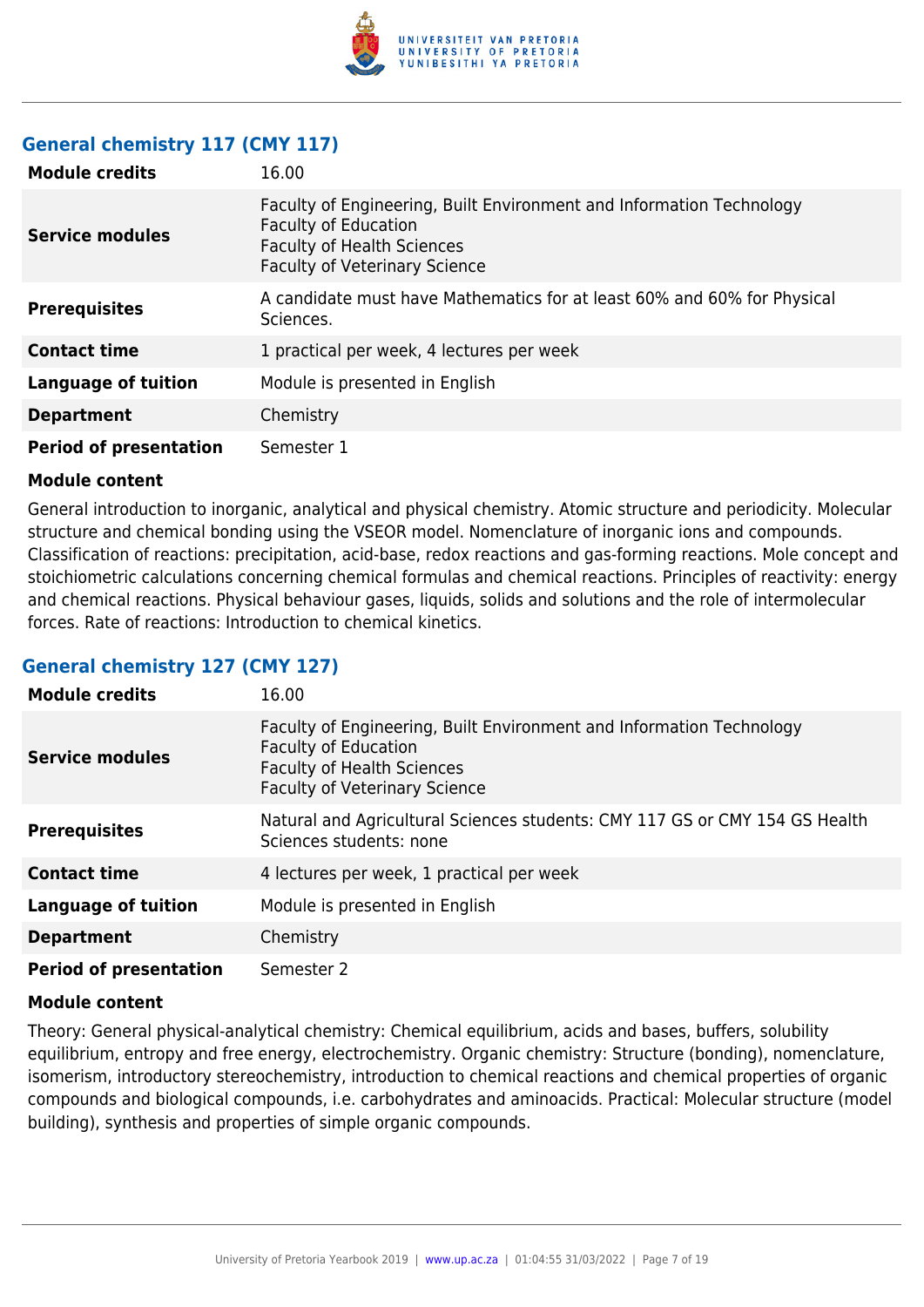

# **Introductory genetics 161 (GTS 161)**

| <b>Module credits</b>         | 8.00                                                                                                                                        |
|-------------------------------|---------------------------------------------------------------------------------------------------------------------------------------------|
| <b>Service modules</b>        | Faculty of Engineering, Built Environment and Information Technology<br><b>Faculty of Education</b><br><b>Faculty of Veterinary Science</b> |
| <b>Prerequisites</b>          | <b>MLB 111 GS</b>                                                                                                                           |
| <b>Contact time</b>           | 2 lectures per week, fortnightly tutorials                                                                                                  |
| <b>Language of tuition</b>    | Module is presented in English                                                                                                              |
| <b>Department</b>             | Biochemistry, Genetics and Microbiology                                                                                                     |
| <b>Period of presentation</b> | Semester 2                                                                                                                                  |

#### **Module content**

Chromosomes and cell division. Principles of Mendelian inheritance: locus and alleles, dominance interactions, extensions and modifications of basic principles.. Probability studies. Sex determination and sex linked traits. Pedigree analysis. Genetic linkage and chromosome mapping. Chromosome variation.

# **Molecular and cell biology 111 (MLB 111)**

| <b>Module credits</b>         | 16.00                                                                                                                                                                            |
|-------------------------------|----------------------------------------------------------------------------------------------------------------------------------------------------------------------------------|
| <b>Service modules</b>        | Faculty of Engineering, Built Environment and Information Technology<br><b>Faculty of Education</b><br><b>Faculty of Health Sciences</b><br><b>Faculty of Veterinary Science</b> |
| <b>Prerequisites</b>          | A candidate who has passed Mathematics with at least 60% in the Grade 12<br>examination                                                                                          |
| <b>Contact time</b>           | 1 practical/tutorial per week, 4 lectures per week                                                                                                                               |
| <b>Language of tuition</b>    | Module is presented in English                                                                                                                                                   |
| <b>Department</b>             | Biochemistry, Genetics and Microbiology                                                                                                                                          |
| <b>Period of presentation</b> | Semester 1                                                                                                                                                                       |

## **Module content**

 Introduction to the molecular structure and function of the cell. Basic chemistry of the cell. Structure and composition of prokaryotic and eukaryotic cells. Ultrastructure and function of cellular organelles, membranes and the cytoskeleton. General principles of energy, enzymes and cell metabolism. Selected processes, e.g. glycolysis, respiration and/or photosynthesis. Introduction to molecular genetics: DNA structure and replication, transcription, translation. Cell growth and cell division.

# **Physics for biology students 131 (PHY 131)**

| <b>Module credits</b>  | 16.00                                                                                                    |
|------------------------|----------------------------------------------------------------------------------------------------------|
| <b>Service modules</b> | <b>Faculty of Education</b><br><b>Faculty of Health Sciences</b><br><b>Faculty of Veterinary Science</b> |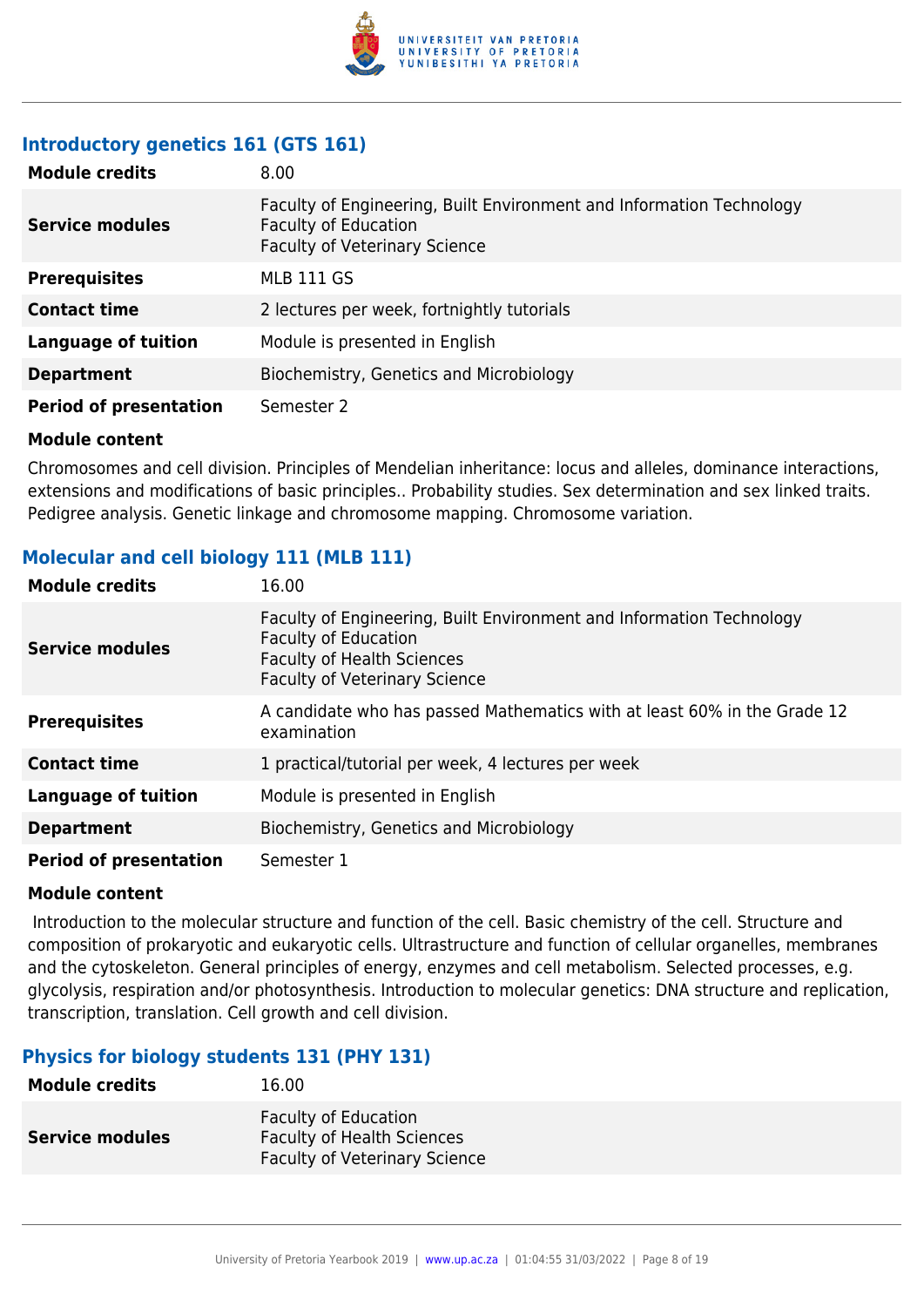

| <b>Prerequisites</b>          | A candidate must have passed Mathematics with at least 60% in the Grade 12<br>examination |
|-------------------------------|-------------------------------------------------------------------------------------------|
| <b>Contact time</b>           | 1 discussion class per week, 1 practical per week, 4 lectures per week                    |
| Language of tuition           | Module is presented in English                                                            |
| <b>Department</b>             | <b>Physics</b>                                                                            |
| <b>Period of presentation</b> | Semester 1                                                                                |

Units, vectors, one dimensional kinematics, dynamics, work, equilibrium, sound, liquids, heat, thermodynamic processes, electric potential and capacitance, direct current and alternating current, optics, modern physics, radio activity.

# **Psychology 110 (SLK 110)**

| <b>Module credits</b>         | 12.00                                                                                                                                                                                    |
|-------------------------------|------------------------------------------------------------------------------------------------------------------------------------------------------------------------------------------|
| <b>Service modules</b>        | Faculty of Engineering, Built Environment and Information Technology<br><b>Faculty of Education</b><br><b>Faculty of Health Sciences</b><br>Faculty of Natural and Agricultural Sciences |
| <b>Prerequisites</b>          | No prerequisites.                                                                                                                                                                        |
| <b>Contact time</b>           | 2 lectures per week, 2 discussion classes per week                                                                                                                                       |
| <b>Language of tuition</b>    | Module is presented in English                                                                                                                                                           |
| <b>Department</b>             | Psychology                                                                                                                                                                               |
| <b>Period of presentation</b> | Semester 1                                                                                                                                                                               |

## **Module content**

This module is a general orientation to Psychology. An introduction is given to various theoretical approaches in Psychology, and the development of Psychology as a science is discussed. Selected themes from everyday life are explored and integrated with psychological principles. This module focuses on major personality theories. An introduction is given to various paradigmatic approaches in Psychology.

# **Psychology 120 (SLK 120)**

| <b>Module credits</b>      | 12.00                                                                                                                                                                                    |
|----------------------------|------------------------------------------------------------------------------------------------------------------------------------------------------------------------------------------|
| <b>Service modules</b>     | Faculty of Engineering, Built Environment and Information Technology<br><b>Faculty of Education</b><br><b>Faculty of Health Sciences</b><br>Faculty of Natural and Agricultural Sciences |
| <b>Prerequisites</b>       | No prerequisites.                                                                                                                                                                        |
| <b>Contact time</b>        | 2 discussion classes per week, 2 lectures per week                                                                                                                                       |
| <b>Language of tuition</b> | Module is presented in English                                                                                                                                                           |
| <b>Department</b>          | Psychology                                                                                                                                                                               |
|                            |                                                                                                                                                                                          |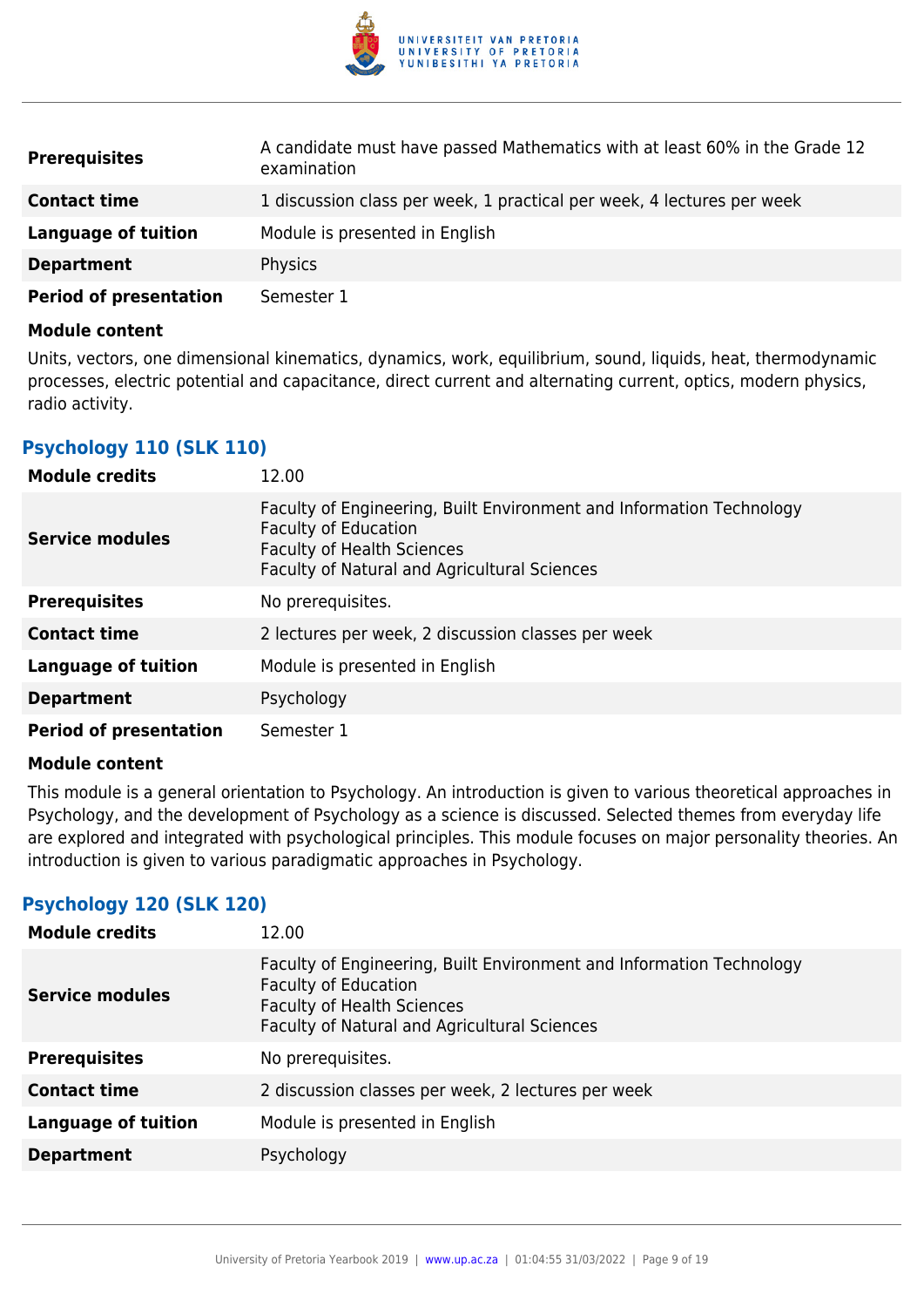

#### **Period of presentation** Semester 2

#### **Module content**

This module introduces the student to a basic knowledge and understanding of the biological basis of human behaviour. The module addresses the key concepts and terminology related to the biological subsystem, the rules and principles guiding biological psychology, and identification of the interrelatedness of different biological systems and subsystems. In this module various cognitive processes are studied, including perception, memory, thinking, intelligence and creativity. Illustrations are given of various thinking processes, such as problem solving, critical, analytic and integrative thinking.

# **Mathematics 134 (WTW 134)**

| <b>Module credits</b>         | 16.00                                                                                                                                       |
|-------------------------------|---------------------------------------------------------------------------------------------------------------------------------------------|
| <b>Service modules</b>        | Faculty of Engineering, Built Environment and Information Technology<br><b>Faculty of Education</b><br><b>Faculty of Veterinary Science</b> |
| <b>Prerequisites</b>          | 50% for Mathematics in Grade 12                                                                                                             |
| <b>Contact time</b>           | 4 lectures per week, 1 tutorial per week                                                                                                    |
| <b>Language of tuition</b>    | Module is presented in English                                                                                                              |
| <b>Department</b>             | <b>Mathematics and Applied Mathematics</b>                                                                                                  |
| <b>Period of presentation</b> | Semester 1                                                                                                                                  |

#### **Module content**

\*Students will not be credited for more than one of the following modules for their degree: WTW 134, WTW 165, WTW 114, WTW 158. WTW 134 does not lead to admission to Mathematics at 200 level and is intended for students who require Mathematics at 100 level only. WTW 134 is offered as WTW 165 in the second semester only to students who have applied in the first semester of the current year for the approximately 65 MBChB, or the 5-6 BChD places becoming available in the second semester and who were therefore enrolled for MGW 112 in the first semester of the current year.

Functions, derivatives, interpretation of the derivative, rules of differentiation, applications of differentiation, integration, interpretation of the definite integral, applications of integration. Matrices, solutions of systems of equations. All topics are studied in the context of applications.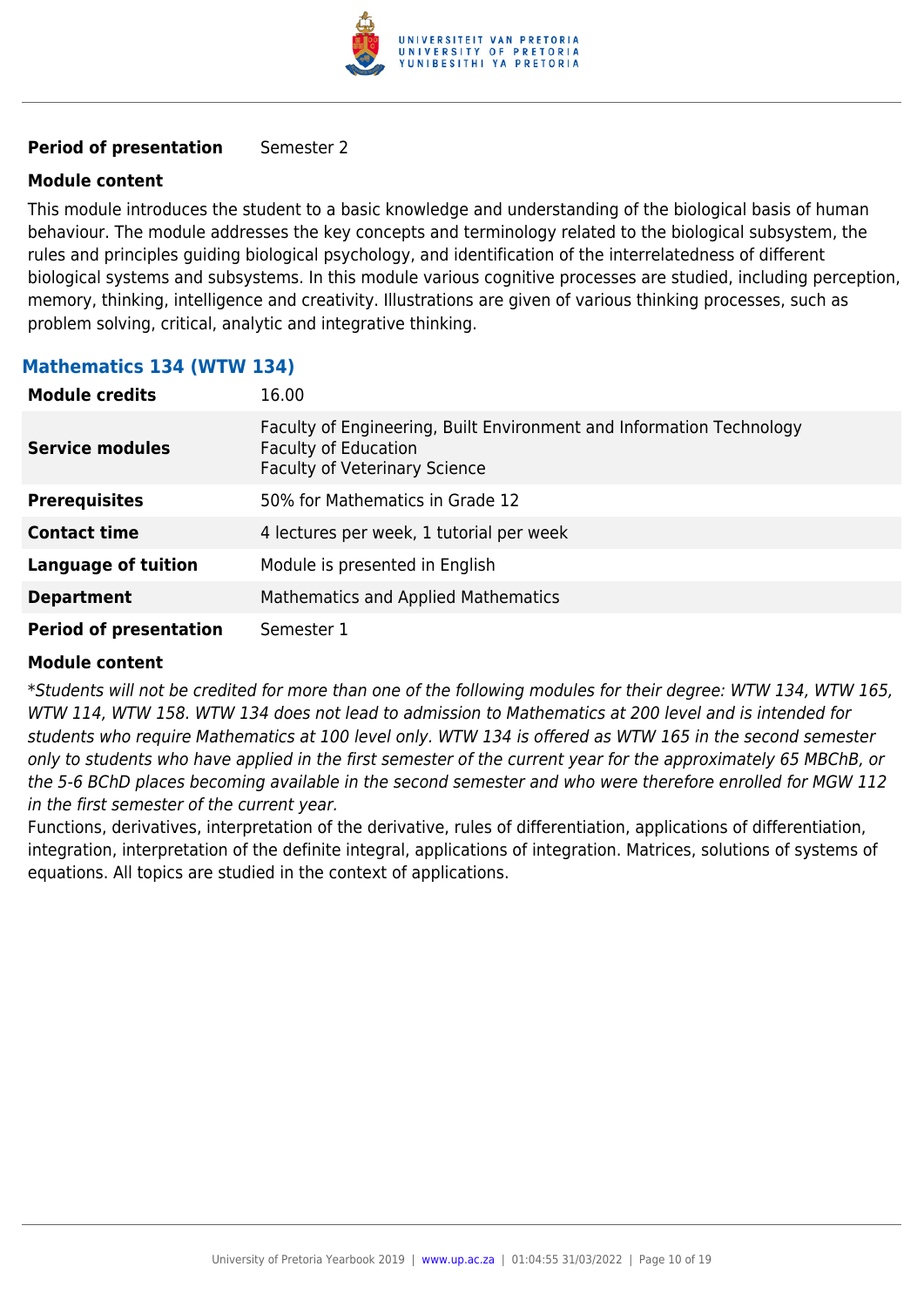

# Curriculum: Year 2

**Minimum credits: 148**

**Minimum credits**: 148

 $Core = 148$ 

# **Core modules**

## **Introduction to proteins and enzymes 251 (BCM 251)**

| <b>Module credits</b>         | 12.00                                    |
|-------------------------------|------------------------------------------|
| <b>Service modules</b>        | <b>Faculty of Health Sciences</b>        |
| <b>Prerequisites</b>          | CMY 117 GS and CMY 127 GS and MLB 111 GS |
| <b>Contact time</b>           | 1 tutorial per week, 2 lectures per week |
| <b>Language of tuition</b>    | Module is presented in English           |
| <b>Department</b>             | Biochemistry, Genetics and Microbiology  |
| <b>Period of presentation</b> | Semester 1                               |

## **Module content**

Structural and ionic properties of amino acids. Peptides, the peptide bond, primary, secondary, tertiary and quaternary structure of proteins. Interactions that stabilise protein structure, denaturation and renaturation of proteins. Introduction to methods for the purification of proteins, amino acid composition, and sequence determinations. Enzyme kinetics and enzyme inhibition. Allosteric enzymes, regulation of enzyme activity, active centres and mechanisms of enzyme catalysis. Examples of industrial applications of enzymes and in clinical pathology as biomarkers of diseases. Introduction to practical laboratory techniques and Good Laboratory Practice. Techniques for the quantitative and qualitative analysis of biological molecules, enzyme activity measurements . Processing and presentation of scientific data.

# **Carbohydrate metabolism 252 (BCM 252)**

| <b>Module credits</b>         | 12.00                                                            |
|-------------------------------|------------------------------------------------------------------|
| <b>Service modules</b>        | <b>Faculty of Education</b><br><b>Faculty of Health Sciences</b> |
| <b>Prerequisites</b>          | CMY 117 GS and CMY 127 GS and MLB 111 GS                         |
| <b>Contact time</b>           | 1 tutorial per week, 2 lectures per week                         |
| <b>Language of tuition</b>    | Module is presented in English                                   |
| <b>Department</b>             | Biochemistry, Genetics and Microbiology                          |
| <b>Period of presentation</b> | Semester 1                                                       |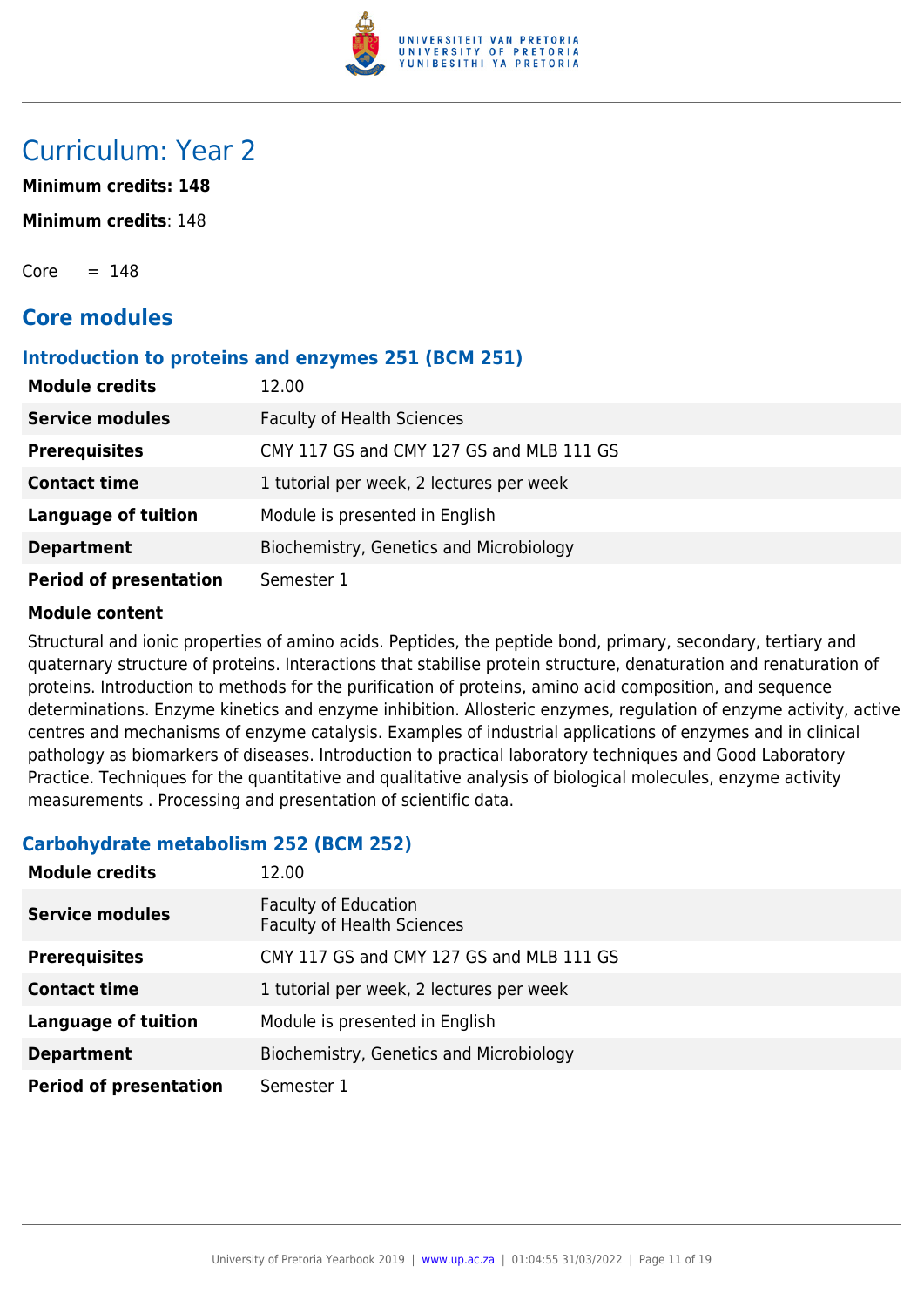

Carbohydrate structure and function. Blood glucose measurement in the diagnosis and treatment of diabetes. Bioenergetics and biochemical reaction types. Glycolysis, gluconeogenesis, glycogen metabolism, pentose phosphate pathway, citric acid cycle and electron transport. Total ATP yield from the complete oxidation of glucose. A comparison of cellular respiration and photosynthesis. Practical techniques for the study and analysis of metabolic pathways and enzymes. PO ratio of mitochondria, electrophoresis, extraction, solubility and gel permeation techniques. Scientific method and design.

# **Lipid and nitrogen metabolism 261 (BCM 261)**

| <b>Module credits</b>         | 12.00                                    |
|-------------------------------|------------------------------------------|
| <b>Service modules</b>        | <b>Faculty of Health Sciences</b>        |
| <b>Prerequisites</b>          | CMY 117 GS and CMY 127 GS and MLB 111 GS |
| <b>Contact time</b>           | 2 lectures per week, 1 tutorial per week |
| <b>Language of tuition</b>    | Module is presented in English           |
| <b>Department</b>             | Biochemistry, Genetics and Microbiology  |
| <b>Period of presentation</b> | Semester 2                               |

#### **Module content**

Biochemistry of lipids, membrane structure, anabolism and catabolism of lipids. Total ATP yield from the complete catabolism of lipids. Nitrogen metabolism, amino acid biosynthesis and catabolism. Biosynthesis of neurotransmitters, pigments, hormones and nucleotides from amino acids. Catabolism of pureness and pyrimidines. Therapeutic agents directed against nucleotide metabolism. Examples of inborn errors of metabolism of nitrogen containing compounds. The urea cycle, nitrogen excretion. Practical training in scientific reading skills: evaluation of a scientific report. Techniques for separation analysis and visualisation of biological molecules. Hypothesis design and testing, method design and scientific controls.

## **Introductory and neurophysiology 211 (FLG 211)**

| <b>Module credits</b>         | 12.00                                        |
|-------------------------------|----------------------------------------------|
| <b>Service modules</b>        | Faculty of Natural and Agricultural Sciences |
| <b>Prerequisites</b>          | CMY 117, CMY 127, MLB 111 and PHY 131        |
| <b>Contact time</b>           | 2 lectures per week, 1 practical per week    |
| <b>Language of tuition</b>    | Module is presented in English               |
| <b>Department</b>             | Physiology                                   |
| <b>Period of presentation</b> | Semester 1                                   |

#### **Module content**

Orientation in physiology, homeostasis, cells and tissue, muscle and neurophysiology, cerebrospinal fluid and the special senses.

Practical work: Practical exercises to complement the theory.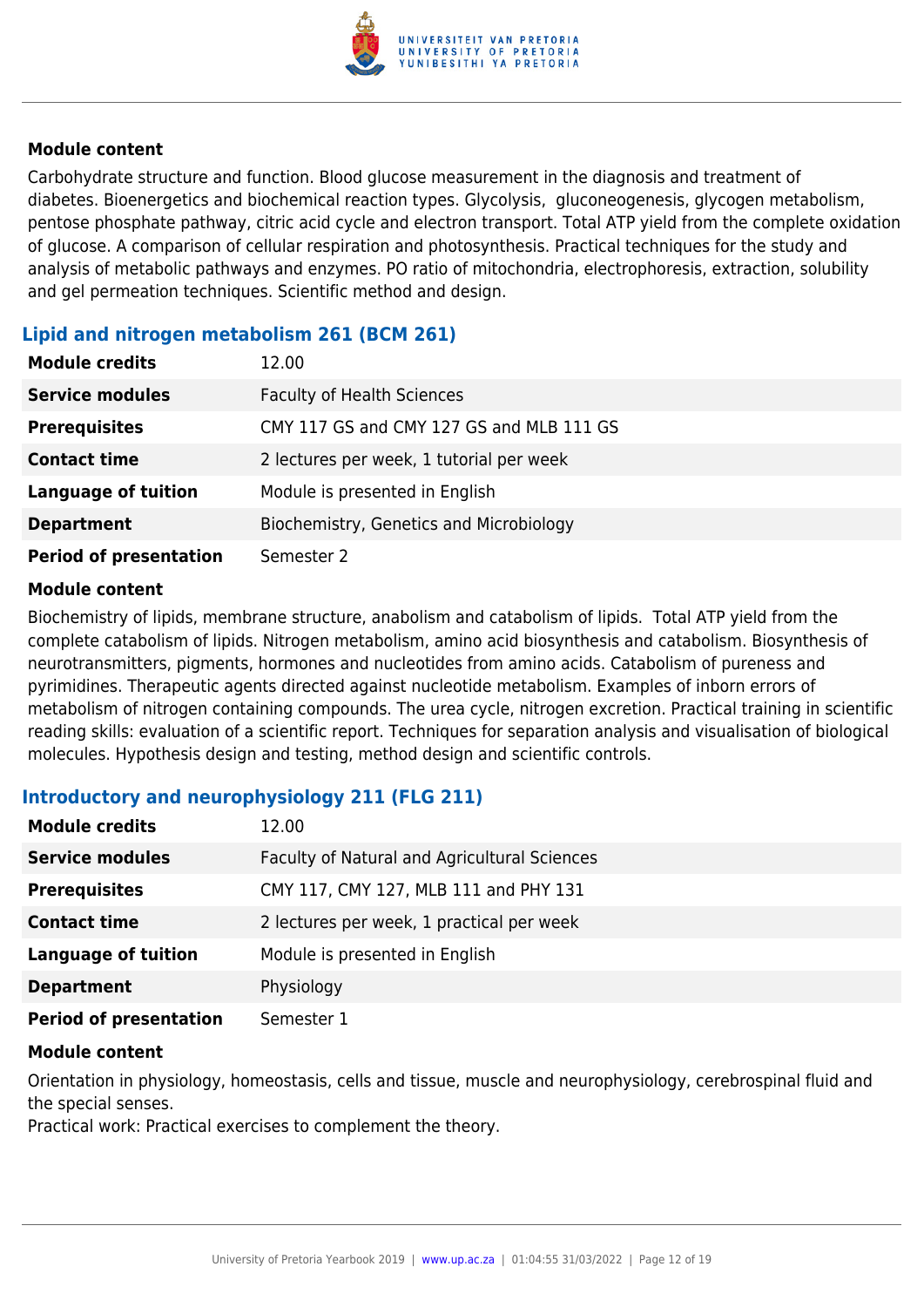

# **Circulatory physiology 212 (FLG 212)**

| <b>Module credits</b>         | 12.00                                        |
|-------------------------------|----------------------------------------------|
| <b>Service modules</b>        | Faculty of Natural and Agricultural Sciences |
| <b>Prerequisites</b>          | CMY 117, CMY 127, MLB 111 and PHY 131        |
| <b>Contact time</b>           | 1 practical per week, 2 lectures per week    |
| <b>Language of tuition</b>    | Module is presented in English               |
| <b>Department</b>             | Physiology                                   |
| <b>Period of presentation</b> | Semester 1                                   |

#### **Module content**

Body fluids; haematology; cardiovascular physiology and the lymphatic system. Practical work: Practical exercises to complement the theory.

# **Lung and renal physiology, acid-base balance and temperature 221 (FLG 221)**

| <b>Module credits</b>         | 12.00                                        |
|-------------------------------|----------------------------------------------|
| <b>Service modules</b>        | Faculty of Natural and Agricultural Sciences |
| <b>Prerequisites</b>          | FLG 211 and FLG 212                          |
| <b>Contact time</b>           | 2 lectures per week, 1 practical per week    |
| <b>Language of tuition</b>    | Module is presented in English               |
| <b>Department</b>             | Physiology                                   |
| <b>Period of presentation</b> | Semester 2                                   |

#### **Module content**

Structure, gas exchange and non-respiratory functions of the lungs; structure, excretory and non-urinary functions of the kidneys, acid-base balance, as well as the skin and body temperature control. Practical work: Practical exercises to complement the theory.

## **Digestion, endocrinology and reproductive systems 222 (FLG 222)**

| <b>Module credits</b>         | 12.00                                        |
|-------------------------------|----------------------------------------------|
| <b>Service modules</b>        | Faculty of Natural and Agricultural Sciences |
| <b>Prerequisites</b>          | FLG 211 and FLG 212                          |
| <b>Contact time</b>           | 1 practical per week, 2 lectures per week    |
| <b>Language of tuition</b>    | Module is presented in English               |
| <b>Department</b>             | Physiology                                   |
| <b>Period of presentation</b> | Semester 2                                   |

#### **Module content**

Nutrition, digestion and metabolism; hormonal control of the body functions and the reproductive systems. Practical work: Practical exercises to complement the theory.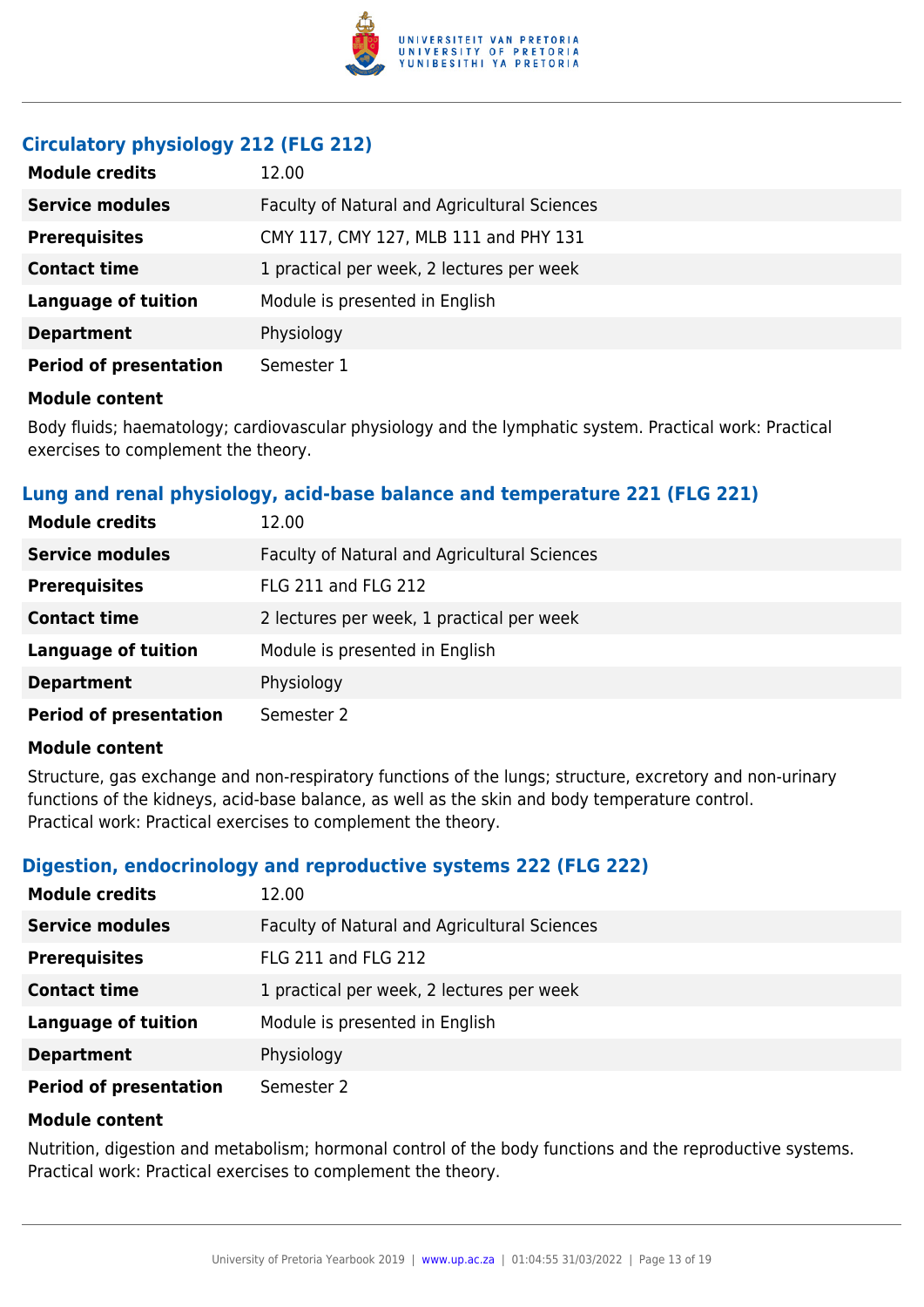

# **Molecular genetics 251 (GTS 251)**

| <b>Module credits</b>         | 12.00                                                                                               |
|-------------------------------|-----------------------------------------------------------------------------------------------------|
| <b>Service modules</b>        | Faculty of Engineering, Built Environment and Information Technology<br><b>Faculty of Education</b> |
| <b>Prerequisites</b>          | GTS 161 GS                                                                                          |
| <b>Contact time</b>           | fortnightly tutorials, 2 lectures per week                                                          |
| <b>Language of tuition</b>    | Module is presented in English                                                                      |
| <b>Department</b>             | Biochemistry, Genetics and Microbiology                                                             |
| <b>Period of presentation</b> | Semester 1                                                                                          |

#### **Module content**

The chemical nature of DNA. The processes of DNA replication, transcription, RNA processing, translation. Control of gene expression in prokaryotes and eukaryotes. Recombinant DNA technology and its applications in gene analysis and manipulation.

# **Genetic diversity and evolution 261 (GTS 261)**

| <b>Module credits</b>         | 12.00                                                                                               |
|-------------------------------|-----------------------------------------------------------------------------------------------------|
| <b>Service modules</b>        | Faculty of Engineering, Built Environment and Information Technology<br><b>Faculty of Education</b> |
| <b>Prerequisites</b>          | GTS 251 GS                                                                                          |
| <b>Contact time</b>           | 2 lectures per week, fortnightly tutorials                                                          |
| <b>Language of tuition</b>    | Module is presented in English                                                                      |
| <b>Department</b>             | Biochemistry, Genetics and Microbiology                                                             |
| <b>Period of presentation</b> | Semester 2                                                                                          |

#### **Module content**

Chromosome structure and transposable elements. Mutation and DNA repair. Genomics and proteomics. Organelle genomes. Introduction to genetic analysis of populations: allele and genotypic frequencies, Hardy Weinberg Law, its extensions and implications for different mating systems. Introduction to quantitative and evolutionary genetics.

# **Psychology 210 (SLK 210)**

| <b>Module credits</b>      | 20.00                                                                                                                                                     |
|----------------------------|-----------------------------------------------------------------------------------------------------------------------------------------------------------|
| <b>Service modules</b>     | Faculty of Engineering, Built Environment and Information Technology<br><b>Faculty of Health Sciences</b><br>Faculty of Natural and Agricultural Sciences |
| <b>Prerequisites</b>       | SLK 110, SLK 120(GS)                                                                                                                                      |
| <b>Contact time</b>        | 2 discussion classes per week, 2 lectures per week                                                                                                        |
| <b>Language of tuition</b> | Separate classes for Afrikaans and English                                                                                                                |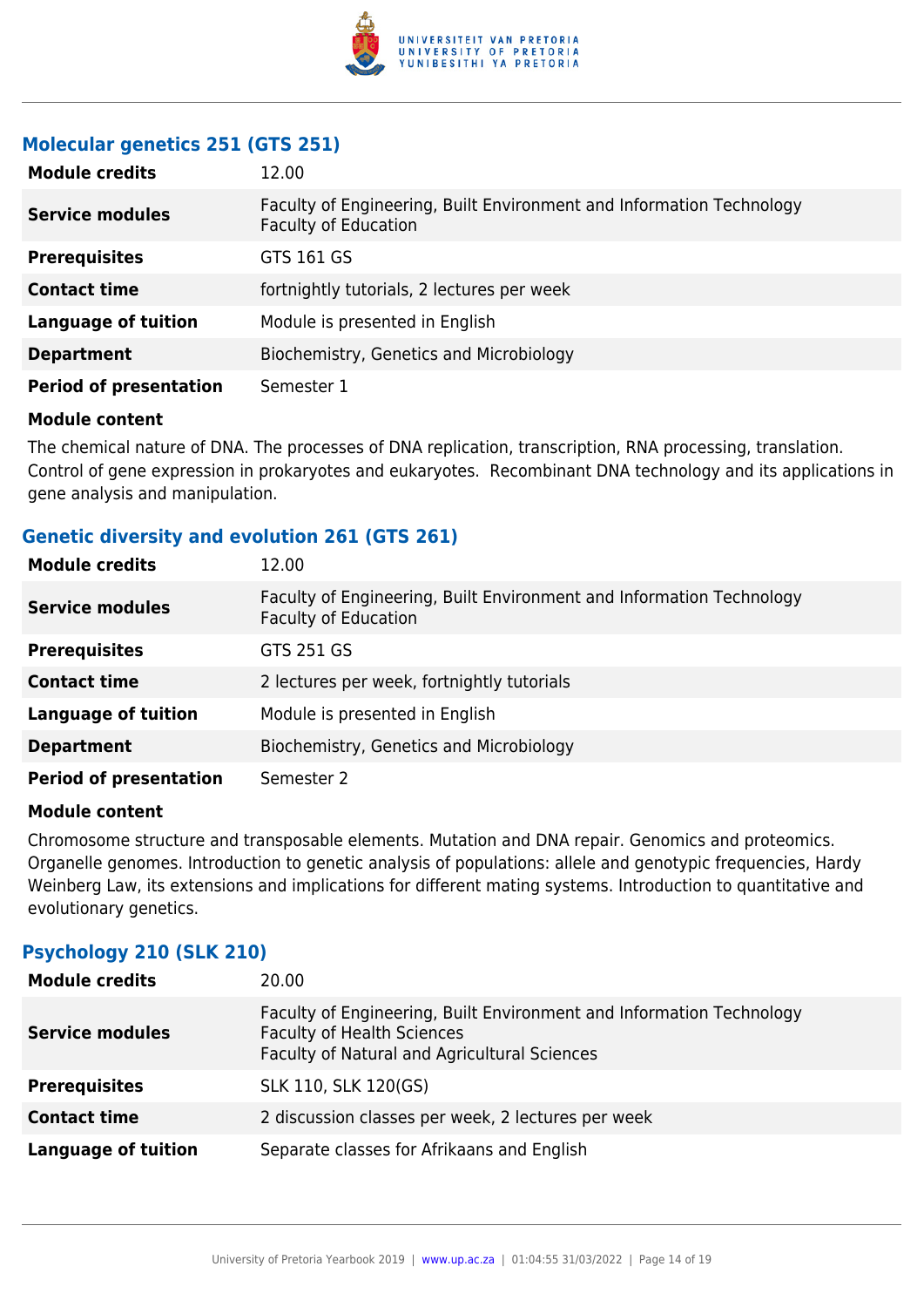

#### **Department** Psychology

**Period of presentation** Semester 1

## **Module content**

In this module human development from conception through adolescence to adulthood is discussed with reference to various psychological theories. Incorporated are the developmental changes related to cognitive, physical, emotional and social functioning of the individual and the context of work in adulthood. Traditional and contemporary theories of human development explaining and describing these stages are studied in order to address the key issues related to both childhood and adulthood.

# **Psychology 220 (SLK 220)**

| <b>Module credits</b>         | 20.00                                                                                                                                                     |
|-------------------------------|-----------------------------------------------------------------------------------------------------------------------------------------------------------|
| <b>Service modules</b>        | Faculty of Engineering, Built Environment and Information Technology<br><b>Faculty of Health Sciences</b><br>Faculty of Natural and Agricultural Sciences |
| <b>Prerequisites</b>          | SLK 110, SLK 120(GS) and (RES 210 recommended)                                                                                                            |
| <b>Contact time</b>           | 2 discussion classes per week, 2 lectures per week                                                                                                        |
| <b>Language of tuition</b>    | Separate classes for Afrikaans and English                                                                                                                |
| <b>Department</b>             | Psychology                                                                                                                                                |
| <b>Period of presentation</b> | Semester 2                                                                                                                                                |

## **Module content**

This module is a social-psychological perspective on interpersonal and group processes. Themes that are covered include communication, pro-social behaviour, social influence and persuasion, political transformation, violence, and group behaviour.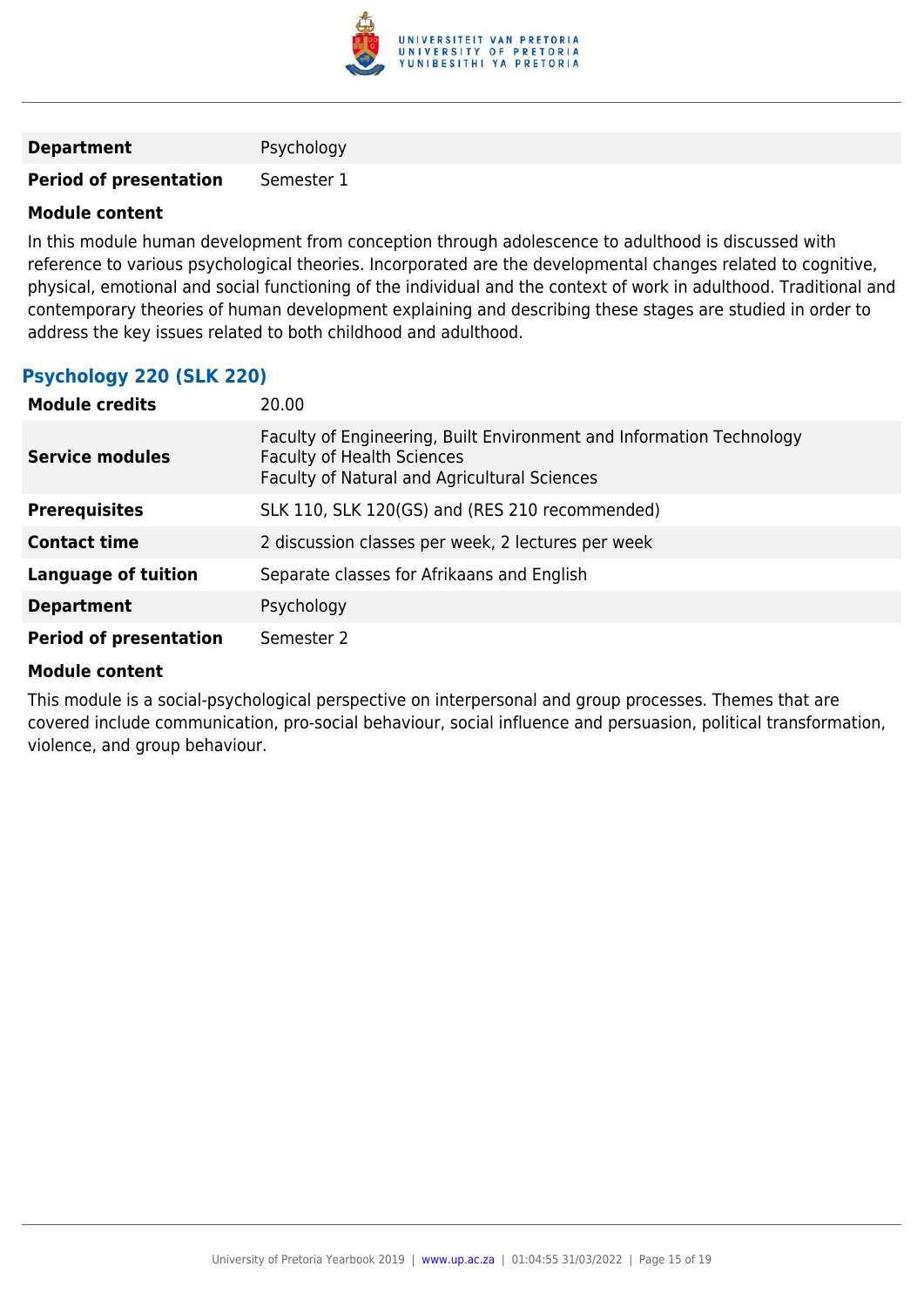

# Curriculum: Final year

## **Minimum credits: 138**

**Minimum credits: 138**  $Core = 138$ 

#### **Additional information:**

Students who intend applying for the BSocSciHons (Psychology) programme must complete SLK 320. Students intend to applying for BScHons (Genetics) must complete the module GTS 367 in their third year. Please note that these modules are no longer listed as electives, as they have to be enrolled for non-degree purposes

# **Core modules**

# **Higher neurological functions 327 (FLG 327)**

| <b>Module credits</b>         | 18.00                                                               |
|-------------------------------|---------------------------------------------------------------------|
| <b>Service modules</b>        | Faculty of Natural and Agricultural Sciences                        |
| <b>Prerequisites</b>          | BCM 251 GS, BCM 252 GS, BCM 261 GS, BCM 262 GS, FLG 221 and FLG 222 |
| <b>Contact time</b>           | 2 lectures per week, 1 practical per week                           |
| <b>Language of tuition</b>    | Module is presented in English                                      |
| <b>Department</b>             | Physiology                                                          |
| <b>Period of presentation</b> | Semester 1                                                          |

#### **Module content**

Overview of higher cognitive functions and the relationship between psyche, brain and immune system. Practical work: Applied practical work.

# **Exercise and nutrition science 331 (FLG 331)**

| <b>Module credits</b>         | 18.00                                                               |
|-------------------------------|---------------------------------------------------------------------|
| <b>Service modules</b>        | Faculty of Natural and Agricultural Sciences                        |
| <b>Prerequisites</b>          | BCM 251 GS, BCM 252 GS, BCM 261 GS, BCM 262 GS, FLG 221 and FLG 222 |
| <b>Contact time</b>           | 2 lectures per week, 1 practical per week                           |
| <b>Language of tuition</b>    | Module is presented in English                                      |
| <b>Department</b>             | Physiology                                                          |
| <b>Period of presentation</b> | Semester 2                                                          |

## **Module content**

Mechanisms of muscle contraction and energy sources. Cardio-respiratory changes, thermo-regulation and other adjustments during exercise. Use and misuse of substances to improve performance. Practical work: Applied practical work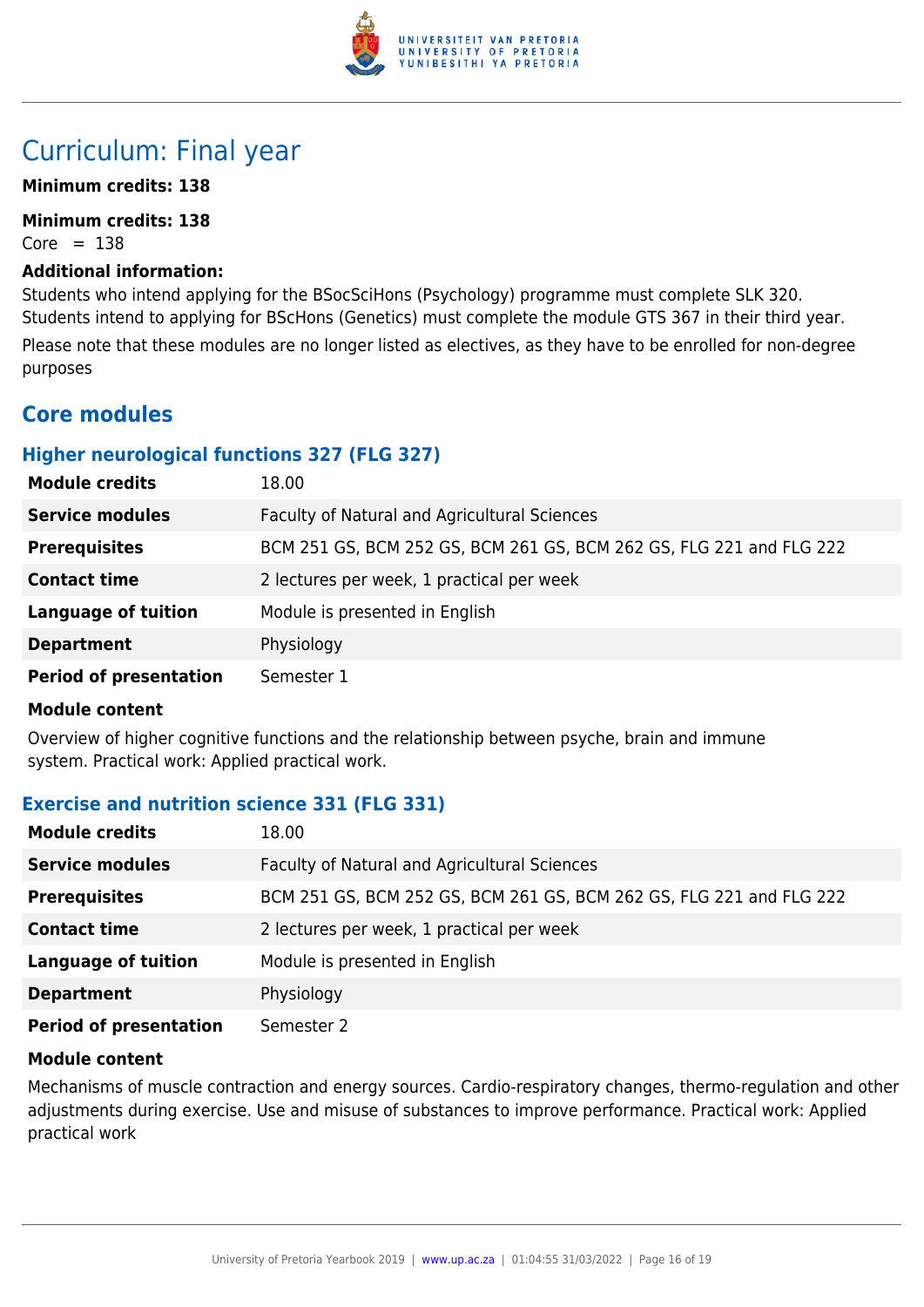

# **Applied and pathophysiology 332 (FLG 332)**

| <b>Module credits</b>         | 18.00                                                               |
|-------------------------------|---------------------------------------------------------------------|
| <b>Service modules</b>        | Faculty of Natural and Agricultural Sciences                        |
| <b>Prerequisites</b>          | BCM 251 GS, BCM 252 GS, BCM 261 GS, BCM 262 GS, FLG 221 and FLG 222 |
| <b>Contact time</b>           | 2 lectures per week, 1 practical per week                           |
| <b>Language of tuition</b>    | Module is presented in English                                      |
| <b>Department</b>             | Physiology                                                          |
| <b>Period of presentation</b> | Semester 2                                                          |
| <b>Module content</b>         |                                                                     |

Integration of all the human physiological systems. Practical work: Applied practical work.

# **Eukaryotic gene control and development 351 (GTS 351)**

| <b>Module credits</b>         | 18.00                                              |
|-------------------------------|----------------------------------------------------|
| <b>Prerequisites</b>          | GTS 251 GS and GTS 261 GS                          |
| <b>Contact time</b>           | 1 practical/tutorial per week, 2 lectures per week |
| <b>Language of tuition</b>    | Module is presented in English                     |
| <b>Department</b>             | Biochemistry, Genetics and Microbiology            |
| <b>Period of presentation</b> | Semester 1                                         |

#### **Module content**

Regulation of gene expression in eukaryotes: regulation at the genome, transcription, RNA processing and translation levels. DNA elements and protein factors involved in gene control. The role of chromatin structure and epigenetic changes. Technology and experimental approaches used in studying eukaryotic gene control. Applications of the principles of gene control in eg cell signaling pathways, development cancer and other diseases in humans.

## **Genome evolution and phylogenetics 354 (GTS 354)**

| <b>Module credits</b>         | 18.00                                                                |
|-------------------------------|----------------------------------------------------------------------|
| <b>Service modules</b>        | Faculty of Engineering, Built Environment and Information Technology |
| <b>Prerequisites</b>          | GTS 251 GS and GTS 261 GS                                            |
| <b>Contact time</b>           | 1 practical/tutorial per week, 2 lectures per week                   |
| <b>Language of tuition</b>    | Module is presented in English                                       |
| <b>Department</b>             | Biochemistry, Genetics and Microbiology                              |
| <b>Period of presentation</b> | Semester 1                                                           |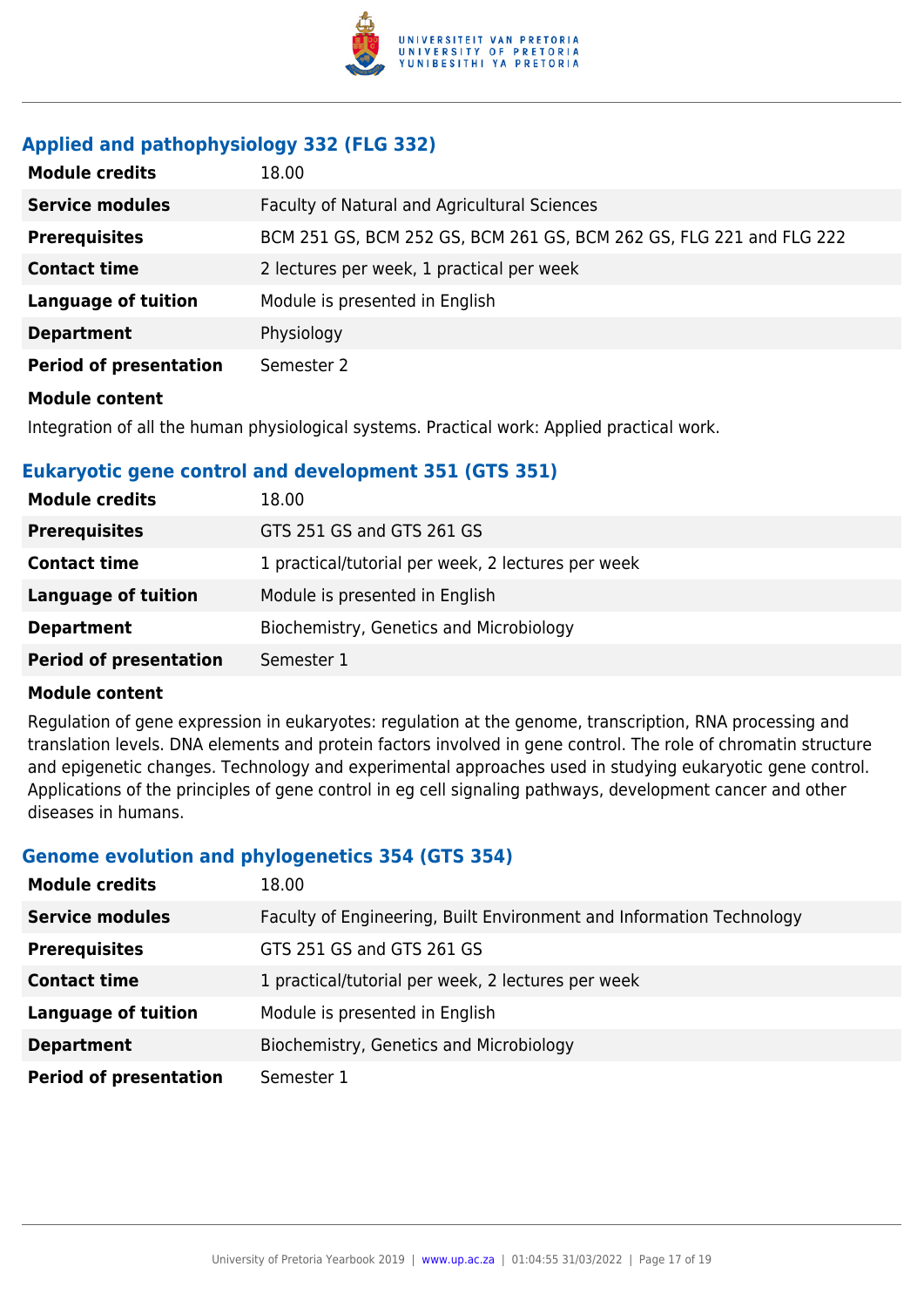

Mechanisms involved in the evolution of genes, genomes and phenotypes. Comparison of the molecular organisation of viral, archaea, bacterial and eukaryotic genomes. Genome project design, DNA sequencing methods and annotation. Molecular evolution. Phylogenetic inference. Applications of phylogenetics and evolutionary genomics research, including relevance to sustainable development goals for food security, good health and the biosphere.

# **Genetics in human health 368 (GTS 368)**

| <b>Module credits</b>         | 18.00                                              |
|-------------------------------|----------------------------------------------------|
| <b>Prerequisites</b>          | GTS 251 and GTS 261 GS                             |
| <b>Contact time</b>           | 2 lectures per week, 1 practical/tutorial per week |
| <b>Language of tuition</b>    | Module is presented in English                     |
| <b>Department</b>             | Biochemistry, Genetics and Microbiology            |
| <b>Period of presentation</b> | Semester 2                                         |

#### **Module content**

Application of modern genetics to human variability, health and disease. Molecular origin of Mendelian and multifactorial diseases. The use of polymorphisms, gene mapping, linkage and association studies in medical genetics. Genetic diagnosis: application of cytogenetic, molecular and genomic techniques. Congenital abnormalities, risk assessment and genetic consultation. Prenatal testing, population screening, treatment of genetic diseases and gene-based therapy. Pharmacogenetics and cancer genetics. Ethical aspects in medical genetics.

# **Psychology 310 (SLK 310)**

| <b>Module credits</b>         | 30.00                                                                                                                |
|-------------------------------|----------------------------------------------------------------------------------------------------------------------|
| <b>Service modules</b>        | Faculty of Engineering, Built Environment and Information Technology<br>Faculty of Natural and Agricultural Sciences |
| <b>Prerequisites</b>          | SLK 210(GS), SLK 220(GS)                                                                                             |
| <b>Contact time</b>           | 2 discussion classes per week, 2 lectures per week                                                                   |
| <b>Language of tuition</b>    | Separate classes for Afrikaans and English                                                                           |
| <b>Department</b>             | Psychology                                                                                                           |
| <b>Period of presentation</b> | Semester 1                                                                                                           |

#### **Module content**

Identification of abnormal behaviour in children based on knowledge of normal childhood development; introduction to the study of various models pertaining to abnormal behaviour; understanding and application of basic concepts in child psychopathology. This module also provides an introduction to psychopathology and symptomatology of adult abnormal behaviour. Terminology, definitions of abnormal behaviour, problems in diagnosis, labelling, and myths regarding abnormal behaviour are discussed. Neurosis as a specific mental disorder is studied critically from a multidimensional perspective, including intrapsychic, interpersonal and social-cultural explanations.